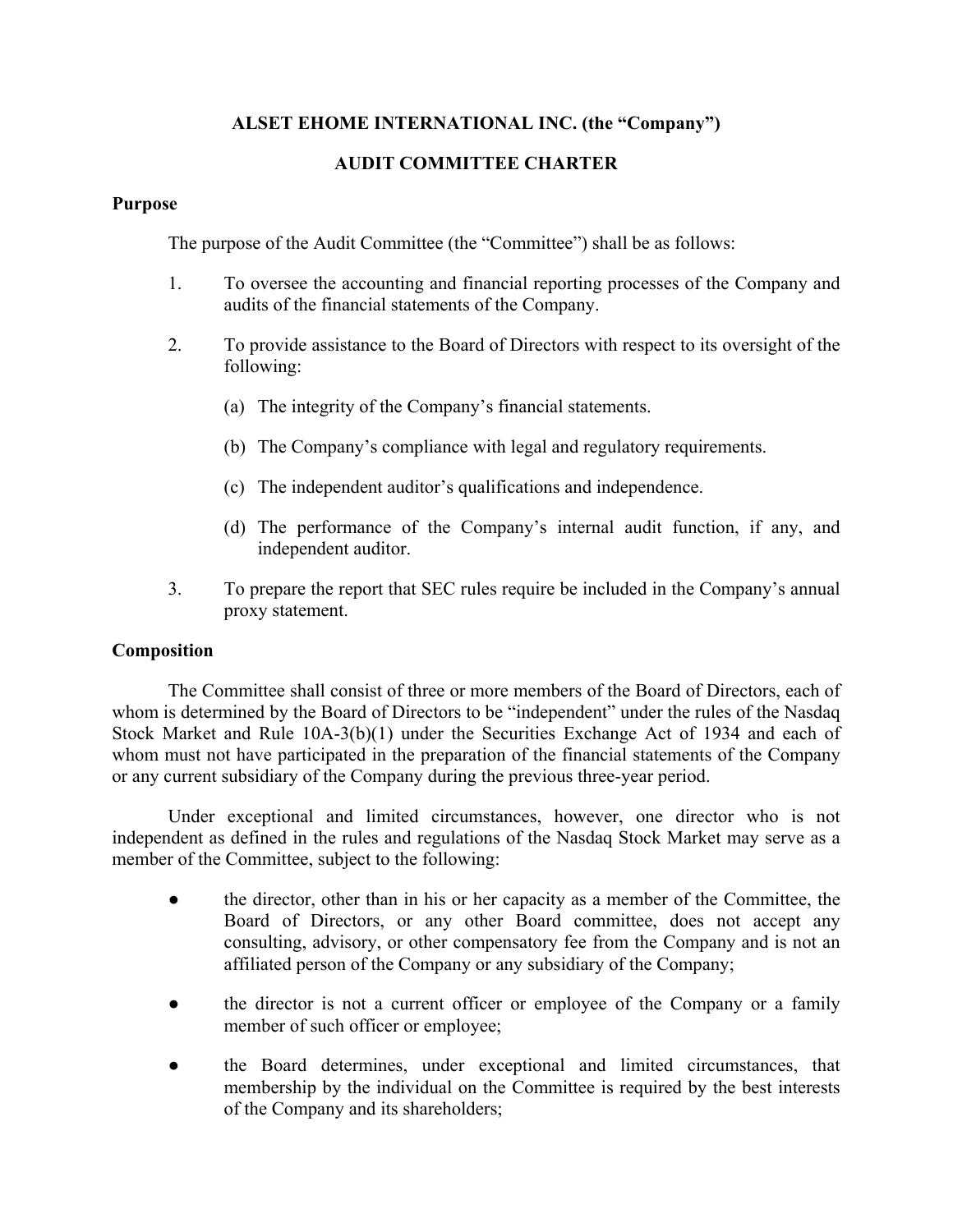- **●** the Company discloses in the next annual proxy statement subsequent to such determination (or the Form 10-K if an annual proxy statement is not filed), the nature of the relationship and the reasons for that determination;
- no such person may serve as the Chairman of the Committee; and
- **●** no such person may serve on the Committee for more than two years.

No member of the Committee shall receive directly or indirectly any consulting, advisory, or other compensatory fees from the Company other than (1) director's fees for service as a director of the Company, including reasonable compensation for serving on Board committees and regular benefits that other directors receive; and (2) a pension or similar compensation for past performance, provided that such compensation is not conditioned on continued or future service to the Company. In addition, no member of the Committee may be an affiliate of the Company or any subsidiary of the Company whether by being an officer or owning more than 10 percent of the Company's voting securities.

### **Qualifications**

All members of the Committee shall be able to read and understand fundamental financial statements (including a company's balance sheet, income statement, and cash flow statement) and at least one member either must have past employment experience in finance or accounting, requisite professional certification in accounting, or any other comparable experience or background that results in the member's financial sophistication (including being or having been a chief executive officer, chief financial officer, or other senior officer with financial oversight responsibilities) or be an "audit committee financial expert" under the requirements of the SEC. Committee members may enhance their familiarity with finance and accounting by participating in educational programs conducted by the Company or by an outside organization.

### **Appointment and Removal**

The members of the Committee shall be appointed by the Board of Directors. A member shall serve until such member's successor is duly elected and qualified or until such member's earlier resignation or removal. The members of the Committee may be removed, with or without cause, by a majority vote of the Board of Directors.

### **Chairman**

Unless a Chairman is elected by the full Board of Directors, the members of the Committee shall designate a Chairman by the majority vote of the full Committee membership. The Chairman will chair all regular sessions of the Committee and set the agendas for Committee meetings.

#### **Delegation to Subcommittees**

In fulfilling its responsibilities, the Committee shall be entitled to delegate any or all of its responsibilities to a subcommittee of the Committee.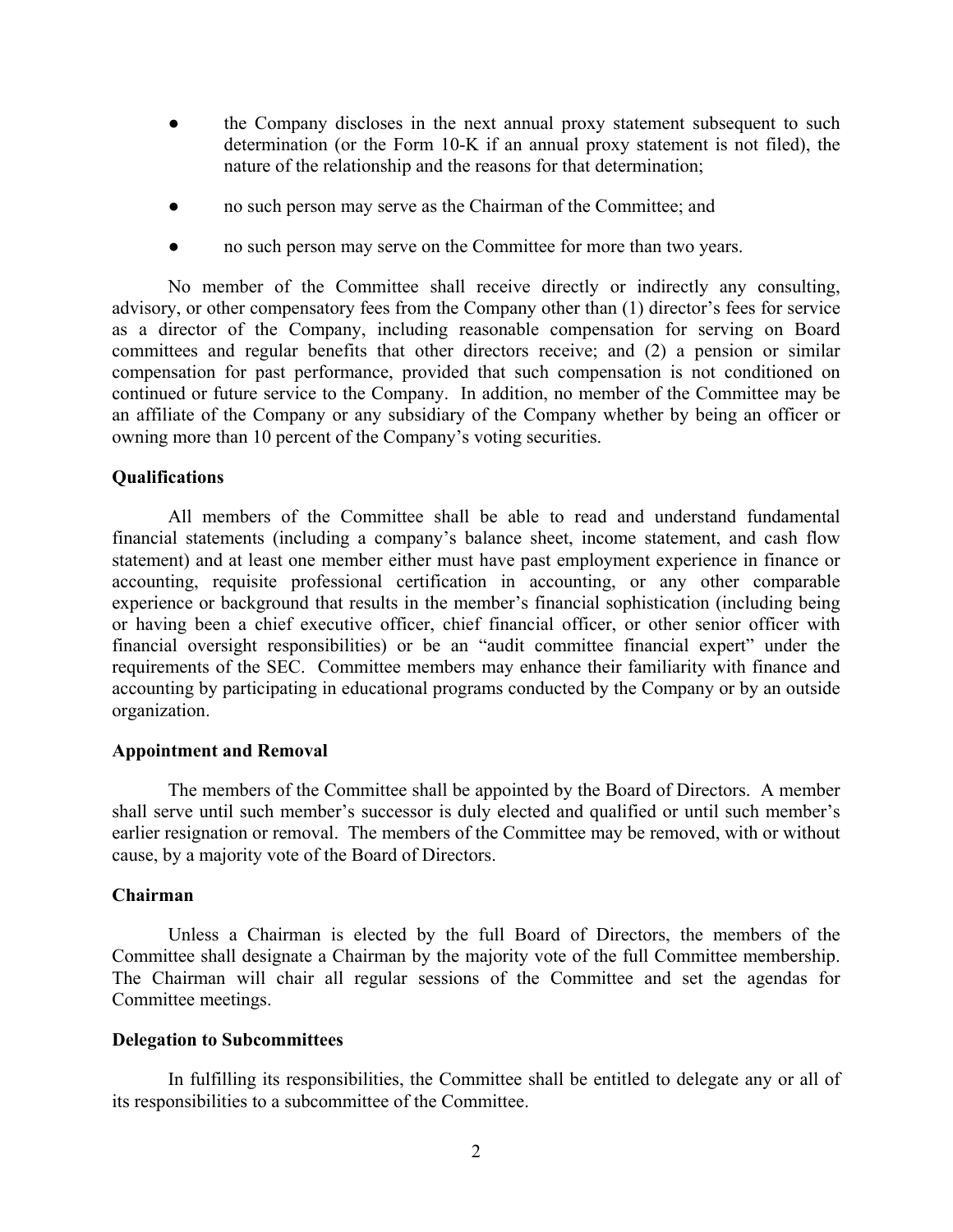#### **Meetings**

The Committee shall meet as frequently as circumstances dictate. The Chairman of the Committee or a majority of the members of the Committee may call meetings of the Committee. Any one or more of the members of the Committee may participate in a meeting of the Committee by means of conference call or similar communication device by means of which all persons participating in the meeting can hear each other.

All non-management directors who are not members of the Committee may attend meetings of the Committee, but may not vote. In addition, the Committee may invite to its meetings any director, member of management of the Company, and such other persons as it deems appropriate in order to carry out its responsibilities. The Committee may also exclude from its meetings any persons it deems appropriate.

As part of its goal to foster open communication, the Committee shall periodically meet separately with each of management, the director of the internal auditing department, if any, and the independent auditor to discuss any matters that the Committee, the independent auditor, or the internal auditor, if any, believe would be appropriate to discuss privately. In addition, the Committee should meet with the independent auditor and management periodically to review the Company's financial statements in a manner consistent with that outlined in this Charter.

### **Duties and Responsibilities**

The Committee shall carry out the duties and responsibilities set forth below. These functions should serve as a guide with the understanding that the Committee may determine to carry out additional functions and adopt additional policies and procedures as may be appropriate in light of changing business, legislative, regulatory, legal, or other conditions. The Committee shall also carry out any other duties and responsibilities delegated to it by the Board of Directors from time to time related to the purposes of the Committee outlined in this Charter. The Committee may perform any functions it deems appropriate under applicable law, rules, or regulations, the Company's by-laws, and the resolutions or other directives of the Board, including review of any certification required to be reviewed in accordance with applicable law or regulations of the SEC.

In discharging its oversight role, the Committee is empowered to study or investigate any matter of interest or concern that the Committee deems appropriate. In this regard and as it otherwise deems appropriate, the Committee shall have the authority, without seeking Board approval, to engage and obtain advice and assistance from outside legal and other advisors as it deems necessary to carry out its duties. The Committee also shall have the authority to receive appropriate funding, as determined by the Committee, in its capacity as a committee of the Board of Directors, from the Company for the payment of compensation to any accounting firm engaged for the purpose of preparing or issuing an audit report or performing other audit, review, or attest services for the Company; to compensate any outside legal or other advisors engaged by the Committee; and to pay the ordinary administrative expenses of the Committee that are necessary or appropriate in carrying out its duties.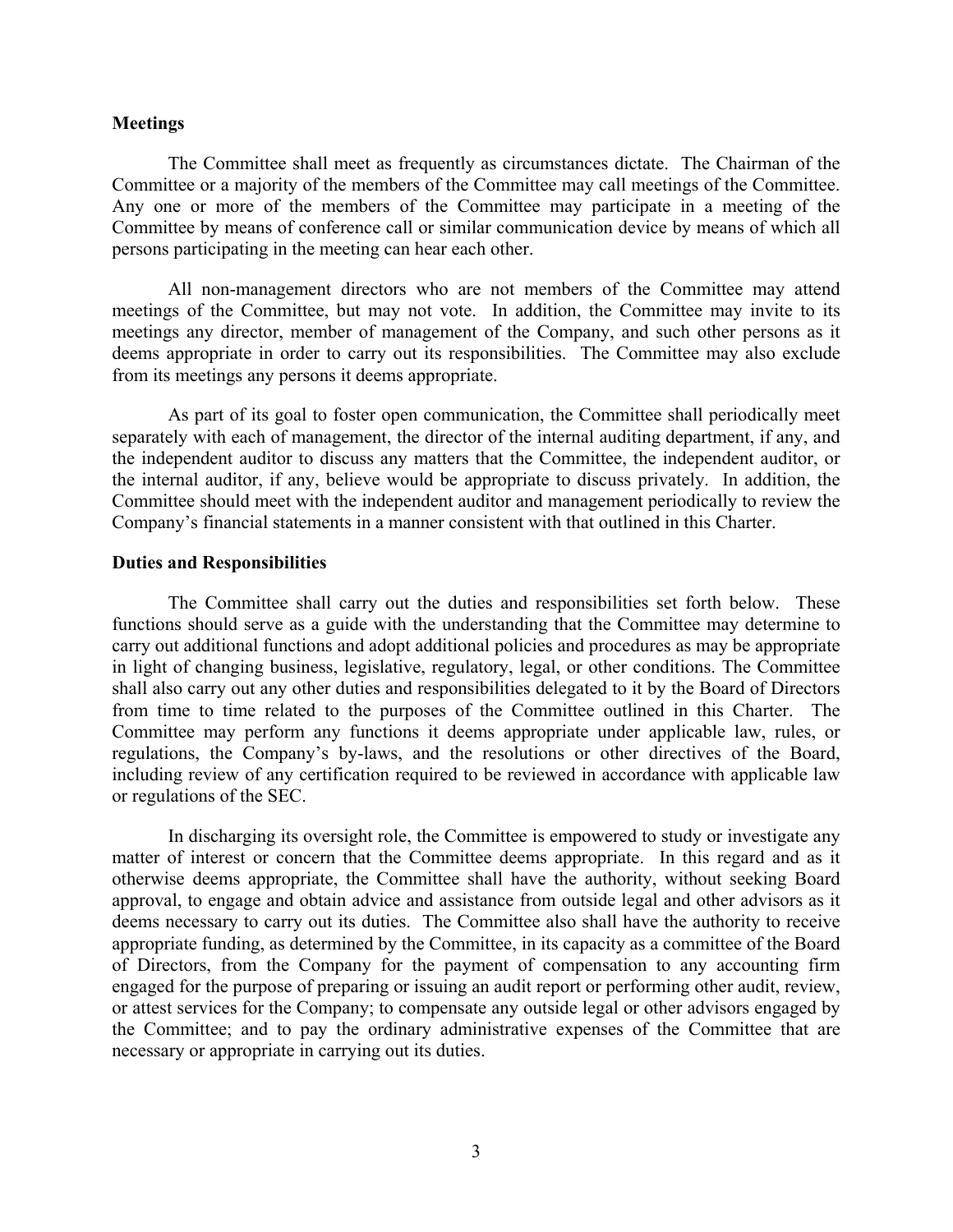The Committee shall be given full access to the Company's internal auditor, if any, Board of Directors, corporate executives, and independent auditor as necessary to carry out these responsibilities. While acting within the scope of its stated purpose, the Committee shall have all the authority of the Board of Directors, except as otherwise limited by applicable law.

Notwithstanding the foregoing, the Committee is not responsible for certifying the Company's financial statements or guaranteeing the independent auditor's report. The fundamental responsibility for the Company's financial statements and disclosures rests with management and the independent auditor. It also is the job of the Chief Executive Officer and senior management, rather than that of the Committee, to assess and manage the Company's exposure to risk.

# *Documents/Reports Review*

- 1. Discuss with management and the independent auditor, prior to public dissemination, the Company's annual audited financial statements and quarterly financial statements, including the Company's disclosures under "Management's Discussion and Analysis of Financial Condition and Results of Operations" and discuss with the independent auditors the matters required to be discussed by Statement of Auditing Standards No. 61.
- 2. Discuss with management and the independent auditor, prior to the Company's filing of any quarterly or annual report, (a) whether any significant deficiencies in the design or operation of internal control over financial reporting exist that could adversely affect the Company's ability to record, process, summarize, and report financial data; (b) the existence of any material weaknesses in the Company's internal control over financial reporting; and (c) the existence of any fraud, whether or not material, that involves management or other employees who have a significant role in the Company's internal controls over financial reporting.
- 3. Discuss with management and the independent auditor the Company's earnings press releases (paying particular attention to the use of any "pro forma" or "adjusted" non-GAAP information), as well as financial information and earnings guidance provided to analysts and rating agencies.
- 4. Discuss with management and the independent auditor the Company's major financial risk exposures, the guidelines and policies by which risk assessment and management is undertaken, and the steps management has taken to monitor and control risk exposure.

# *Independent Auditors*

- 5. Appoint, retain, compensate, evaluate, and terminate any accounting firm engaged by the Company for the purpose of preparing or issuing an audit report or performing other audit, review, or attest services for the Company and, in its sole authority, approve all audit engagement fees and terms as well as all non-audit engagements with the accounting firm.
- 6. Oversee the work of any accounting firm engaged by the Company for the purpose of preparing or issuing an audit report or performing other audit, review, or attest services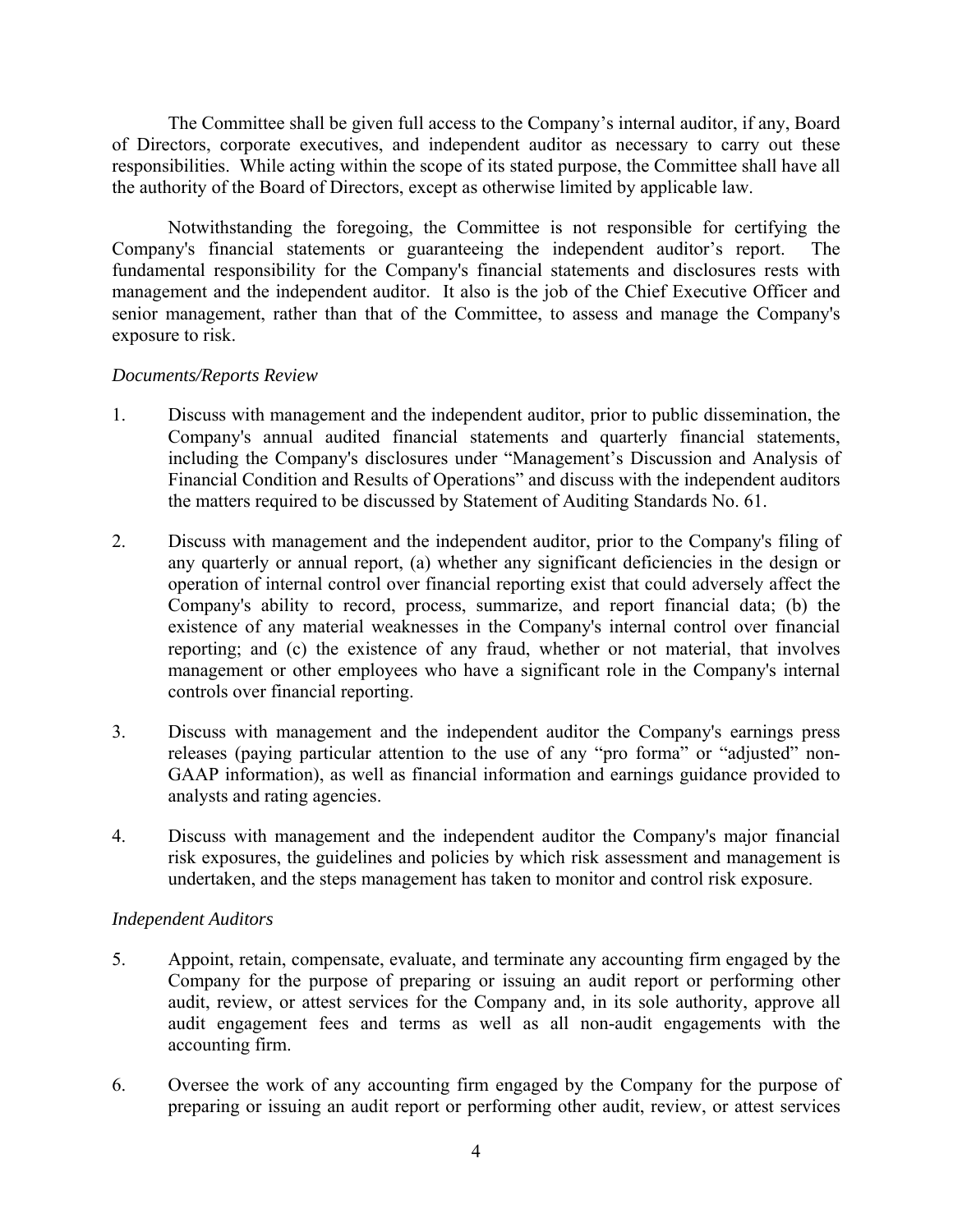for the Company, including resolving any disagreements between management and the independent auditor regarding financial reporting.

- 7. Pre-approve, or adopt procedures to pre-approve, all audit, audit related, tax, and other services permitted by law or applicable SEC regulations (including fee and cost ranges) to be performed by the independent auditor. Any pre-approved services that will involve fees or costs exceeding pre-approved levels will also require specific pre-approval by the Committee. Unless otherwise specified by the Committee in pre-approving a service, the pre-approval will be effective for the 12-month period following pre-approval. The Committee will not approve any non-audit services prohibited by applicable SEC regulations or any services in connection with a transaction initially recommended by the independent auditor, the purpose of which may be tax avoidance and the tax treatment of which may not be supported by the Internal Revenue Code and related regulations.
- 8. To the extent it deems it appropriate, delegate pre-approval authority to the Chairman of the Committee or any one or more other members of the Committee provided that any member of the Committee who has exercised such delegation must report any such preapproval decisions to the Committee at its next scheduled meeting. The Committee will not delegate the pre-approval of services to be performed by the independent auditor to management.
- 9. Require that the independent auditor, in conjunction with the Chief Financial Officer, be responsible for seeking pre-approval for providing services to the Company and that any request for pre-approval must inform the Committee about each service to be provided and must provide detail as to the particular service to be provided.
- 10. Inform each accounting firm engaged for the purpose of preparing or issuing an audit report or to perform audit, review, or attest services for the Company that such firm shall report directly to the Committee.
- 11. Review, at least annually, the qualifications, performance, and independence of the independent auditor. In conducting its review and evaluation, the Committee should do the following:
	- (a) At least annually, obtain and review a report by the Company's independent auditor describing (i) the auditing firm's internal qualitycontrol procedures; (ii) any material issues raised by the most recent internal quality-control review, or peer review, of the auditing firm, or by any inquiry or investigation by governmental or professional authorities, within the preceding five years, respecting one or more independent audits carried out by the auditing firm, and any steps taken to deal with any such issues; and (iii) all relationships between the independent auditor and the Company.
	- (b) Ensure the rotation of the lead (or coordinating) audit partner at least every five years, and consider whether there should be regular rotation of the audit firm itself.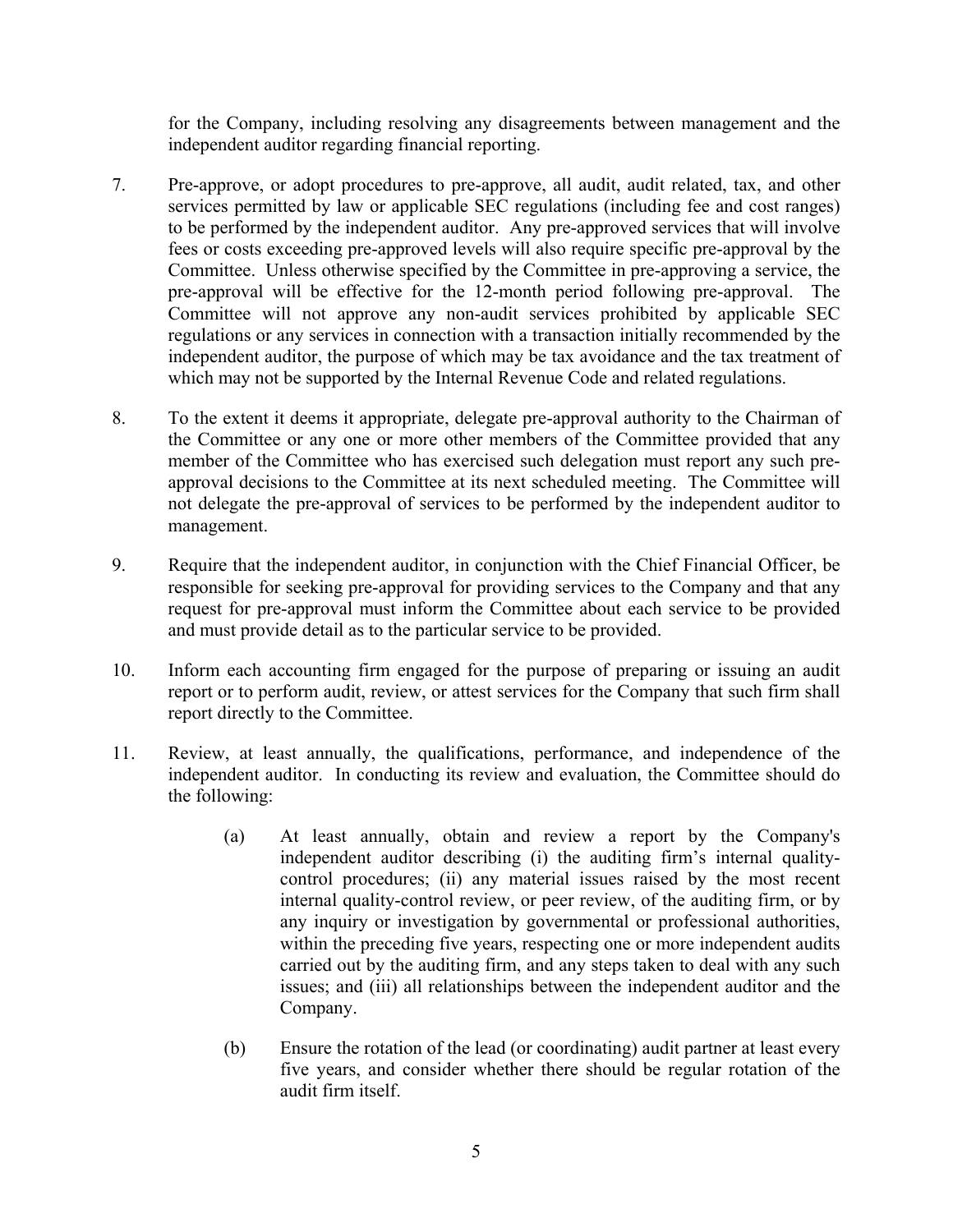- (c) Confirm with the independent auditor that the lead (or coordinating) audit partner, the concurring (or reviewing) audit partner, and each other active audit engagement team partner satisfies the rotation requirements of Rule 2-01(c)(6) of Regulations S-X.
- (d) Take into account the opinions of management and the Company's internal auditors (or other personnel responsible for the internal audit function).

# *Financial Reporting Process*

- 12. In consultation with the independent auditor, management, and the internal auditor, if any, review the integrity of the Company's financial reporting processes, both internal and external. In that connection, the Committee should obtain and discuss with management and the independent auditor reports from management and the independent auditor regarding (a) all critical accounting policies and practices to be used by the Company and the related disclosure of those critical accounting policies under "Management's Discussion and Analysis of Financial Condition and Results of Operations"; (b) analyses prepared by management and/or the independent auditor setting forth significant financial reporting issues and judgments made in connection with the preparation of the financial statements, including all alternative treatments of financial information within generally accepted accounting principles that have been discussed with the Company's management, the ramifications of the use of the alternative disclosures and treatments, and the treatment preferred by the independent auditor; (c) all alternative treatments of financial statements within generally accepted accounting principals that have been discussed with the Company's management, the ramifications of the use of alternative disclosures and treatments, and the treatment preferred by the independent auditor; (d) major issues regarding accounting principles and financial statement presentations, including any significant changes in the Company's selection or application of accounting principles; (e) major issues as to the adequacy of the Company's internal controls and any specific audit steps adopted in light of material control deficiencies; (f) issues with respect to the design and effectiveness of the Company's disclosure controls and procedures, management's evaluation of those controls and procedures, and any issues relating to such controls and procedures during the most recent reporting period; (g) the effect of regulatory and accounting initiatives, as well as off-balance sheet structures on the financial statements of the Company; (h) any significant matters arising from any audit, including audit problems and difficulties, whether raised by management, the internal auditor, if any, and the independent auditor, relating to the Company's financial statements; and (i) any other material written communications between the independent auditor and the Company's management, including any "management" letter or schedule of unadjusted differences.
- 13. Review periodically the effect of regulatory and accounting initiatives, as well as offbalance sheet structures, on the financial statements of the Company.
- 14. Review with the independent auditor any audit problems or difficulties encountered and management's response thereto. In this regard, the Committee will regularly review with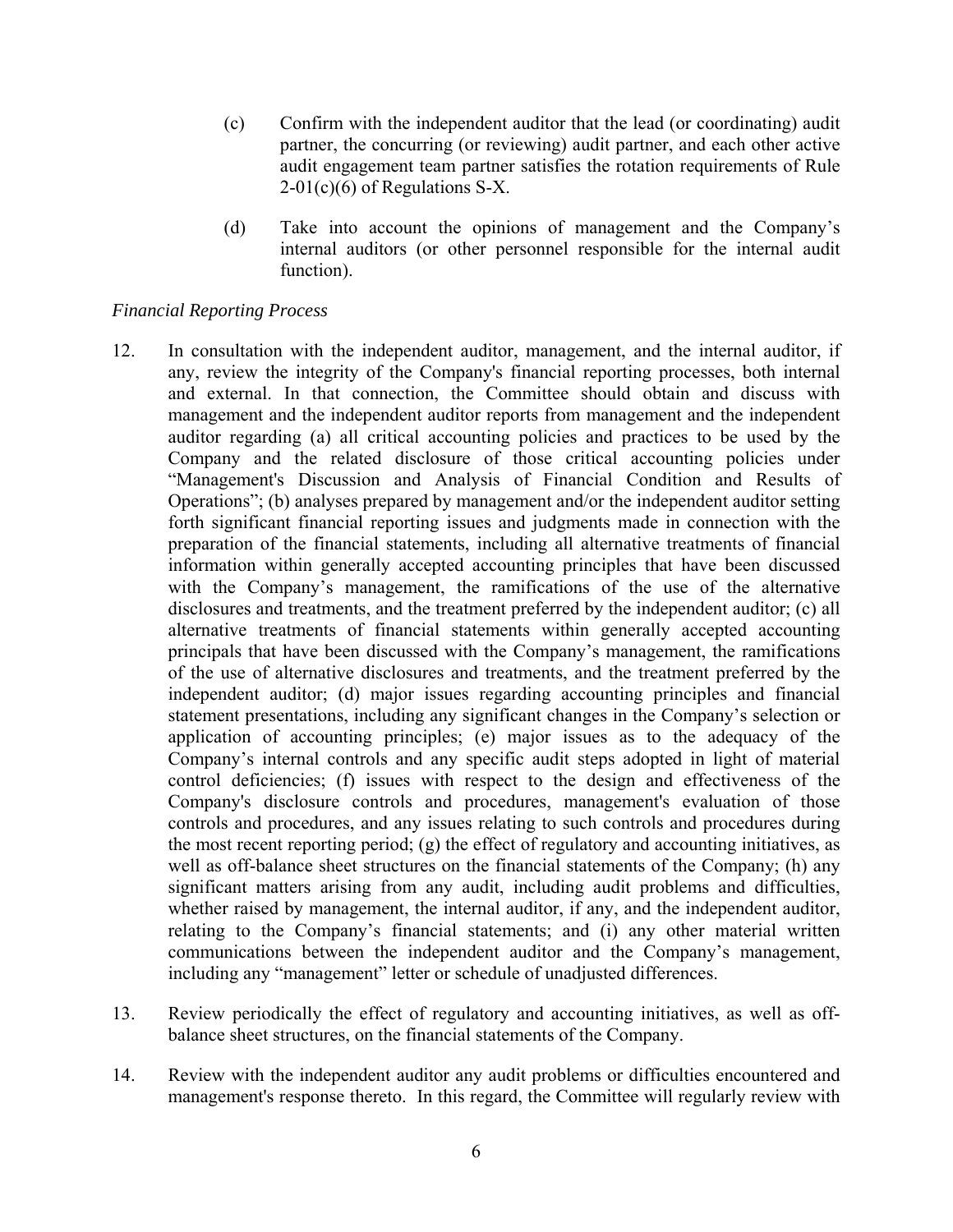the independent auditor (a) any audit problems or other difficulties encountered by the auditor in the course of the audit work, including any restrictions on the scope of the independent auditor's activities or on access to requested information, and any significant disagreements with management and (b) management's responses to such matters. Without excluding other possibilities, the Committee may review with the independent auditor (i) any accounting adjustments that were noted or proposed by the auditor but were "passed" (as immaterial or otherwise), (ii) any communications between the audit team and the audit firm's national office respecting auditing or accounting issues presented by the engagement, and (iii) any "management" or "internal control" letter issued, or proposed to be issued, by the independent auditor to the Company.

- 15. Obtain from the independent auditor assurance that the audit of the Company's financial statements was conducted in a manner consistent with Section 10A of the Securities Exchange Act of 1934, which sets forth procedures to be followed in any audit of financial statements required under the Securities Exchange Act of 1934.
- 16. Discuss the scope of the annual audit and review the form of the opinion the independent auditor proposes to issue.
- 17. Review and discuss with management and the independent auditor the responsibilities, budget, and staffing of the Company's internal audit function, if any.

# *Legal Compliance/General*

- 18. Review periodically, with the Company's counsel, any legal matter that could have a significant impact on the Company's financial statements.
- 19. Discuss with management and the independent auditor the Company's guidelines and policies with respect to risk assessment and risk management. The Committee will discuss the Company's major financial risk exposures and the steps management has taken to monitor and control such exposures.
- 20. Set clear hiring policies for employees or former employees of the independent auditor. At a minimum, these policies will provide that any public accounting firm may not provide audit services to the Company if the Chief Executive Officer, Chief Financial Officer, Chief Accounting Officer, Controller, or any person serving in an equivalent position for the Company was employed by the audit firm and participated in any capacity in the audit of the Company within one year of the initiation of the current audit.
- 21. Establish procedures for (a) the receipt, retention, and treatment of complaints received by the Company regarding accounting, internal accounting controls, or auditing matters; and (b) the confidential, anonymous submission by employees of the Company of concerns regarding questionable accounting or auditing matters.
- 22. Unless specifically delegated by the Board of Directors to the Compensation Committee of the Board of Directors, review and approve all related party transactions (as specified in Item 404 of Regulation S-K) and review and make recommendations to the full Board of Directors, or approve, any contracts or other transactions with current or former